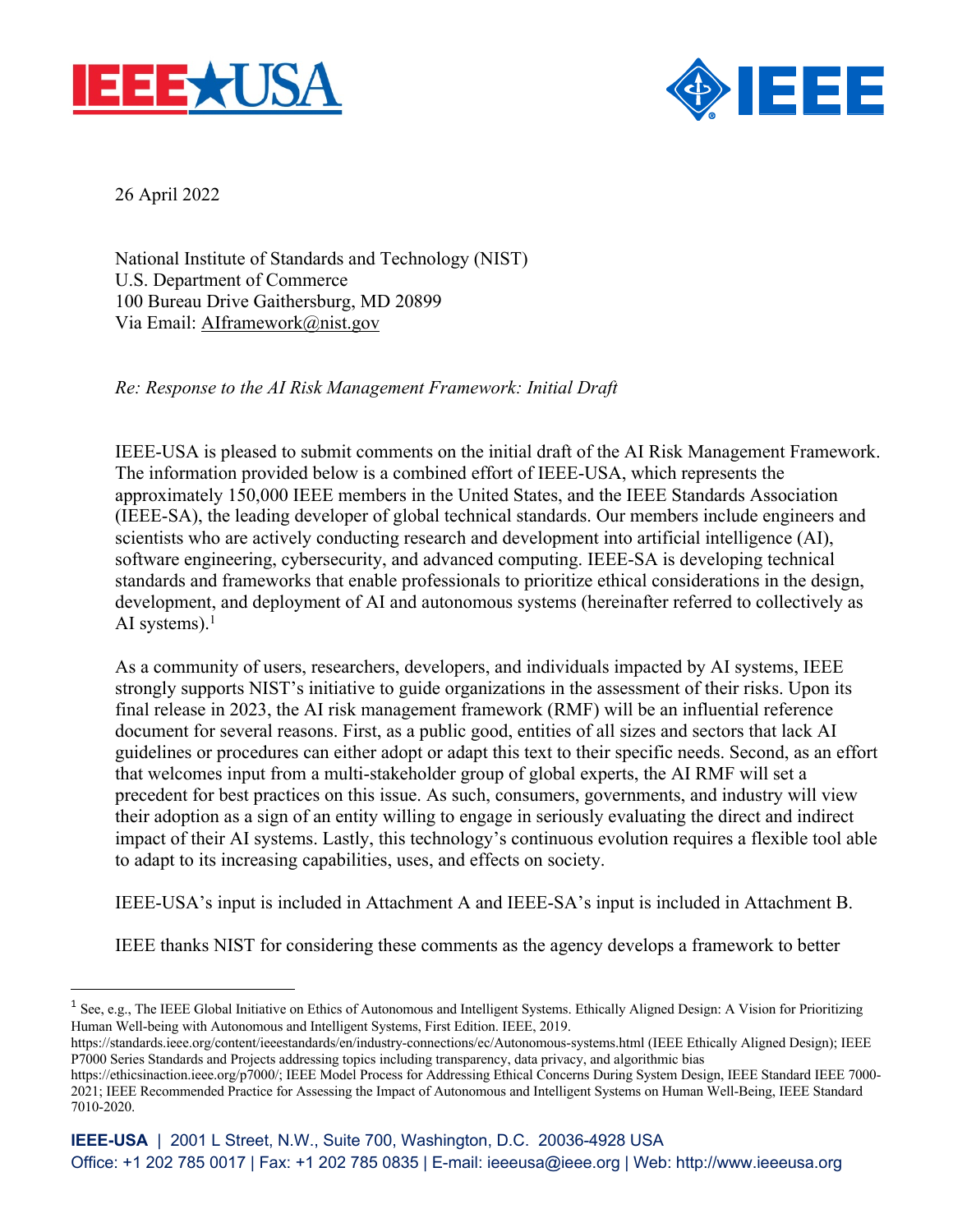manage risks to individuals, organizations, and society associated with AI systems. We would welcome any further discussions with the agency on these matters. If you have questions, please do not hesitate to contact Erica Wissolik at (202) 530-8347 or e.wissolik@ieee.org.

Sincerely,

De Voul Corper

Deborah Cooper IEEE-USA President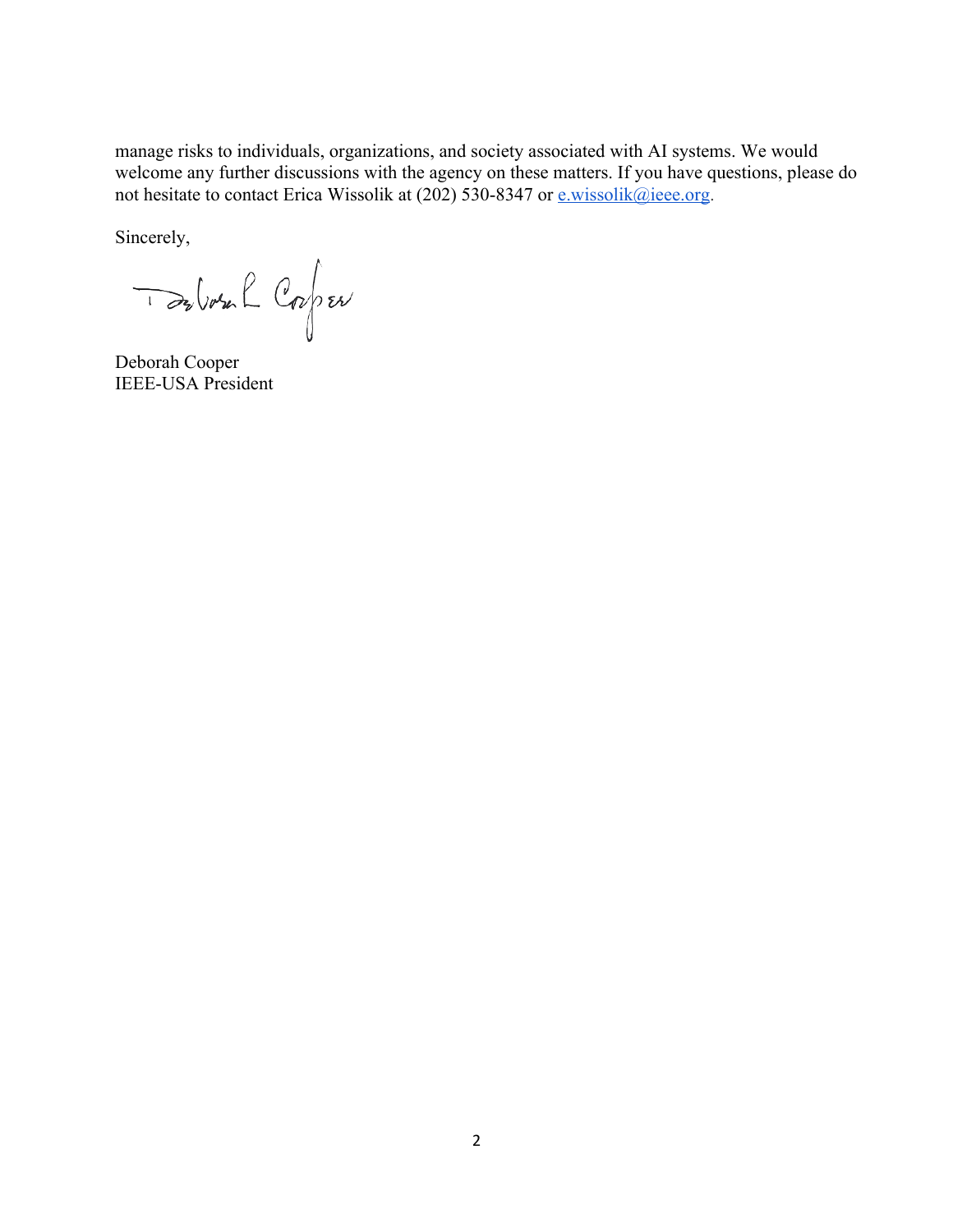# **ATTACHMENT A**

IEEE-USA provides the following comments on the first draft of the NIST AI Risk Management Framework

**1. Implementation Tiers** - IEEE-USA believes that Implementation Tiers are appropriate and necessary tools for mitigating the risks of AI systems and should be included in the final framework. We note that Implementation Tiers were mentioned in the Concept Paper but not in the first draft. Considering the language in the Concept Paper, we are unsure if Implementation Tiers would address our concerns about applying higher levels of risk management techniques to systems that will result in substantial levels of impact on human life and well-being. Therefore, we encourage NIST to both clarify the purpose of the Implementation Tiers and address the need for different levels of risk management given the impact of AI systems.

There are many ways that implementation tiers could be specified. We suggest applying different levels of risk management techniques to systems in relation to their impact on a broad range of stakeholders (e.g., highest level of risk management for systems that impact human life, well-being, and liberty, another level for systems impacting substantial opportunity, etc.). To help enable the application of tiers, we recommend including standards such as IEEE  $1012<sup>2</sup>$ , which specifies different integrity levels for situations where more intensive verification and validation activity, including independent verification and validation, is necessary to protect the public.

**2. Documenting Risks -** NIST's AI RMF is designed to guide entities assessing the impact of their AI systems. As such, it does not advocate or suggest a particular method for balancing the negative and positive impact of this technology. Each entity is charged with identifying and making a subjective calculus as to which risks are worthy of attention/mitigation or neglect. For categories 3 and 4 of the Map function, IEEE believes that NIST should require entities to document this process with the objective of keeping a record of how risks are evaluated and managed.

In addition, NIST would be well-served by suggesting how organizations should decide whether to deploy a system. This may potentially include developing red lines for technologies that could cause high-impact and long-term effects on society.

- **3. Conflicts of Interest -** AI system end-users would benefit from greater information regarding the alignment of objectives and goals between the technologies that supplement or replace their decision-making. As these systems become more capable, users may rely on them without any awareness of how their outputs could be following objectives that run contrary to the tasks they want to accomplish. The AI RMF would benefit from including guidance under the list of socio-technical characteristics or principles that make transparent whether an AI system is aligned with the objectives or goals of an end user or a third-party.
- **4. General Purpose Systems** Systems capable of performing multiple tasks are slowly, but surely, emerging in the AI governance conversation. Known in some circles as foundation models, they

<sup>2</sup> IEEE 1012 https://standards.ieee.org/ieee/1012/7324/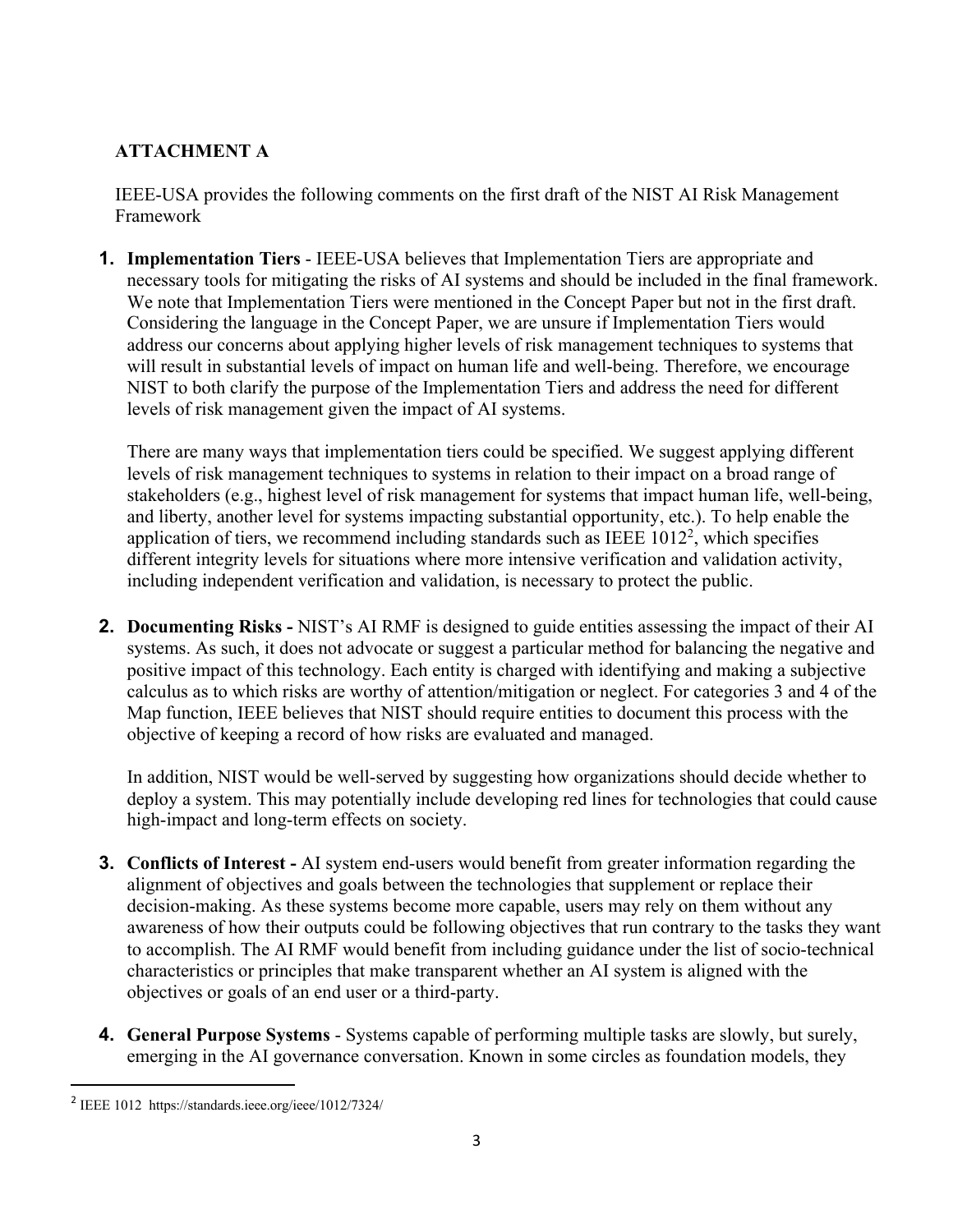represent an important element in the analysis of risks because of their ability to engage with unpredictable inputs. Because of this, the AI RMF would be well-served to include guidance regarding the bespoke evaluation of these systems due to their differences in capabilities as compared to narrow systems.

**5. Identified Stakeholder Groups (Page 4 -Figure 1)** - Developers of the system fall in the inner circle of the taxonomy, while those purchasing/operating the system are in the next circle. Individuals who are the subject of decision-making by AI systems are placed only in the outer circle (General Public). We suggest modifying this taxonomy so that individuals who are directly impacted by a system are not consolidated with the general public who may not experience the impact of an AI system.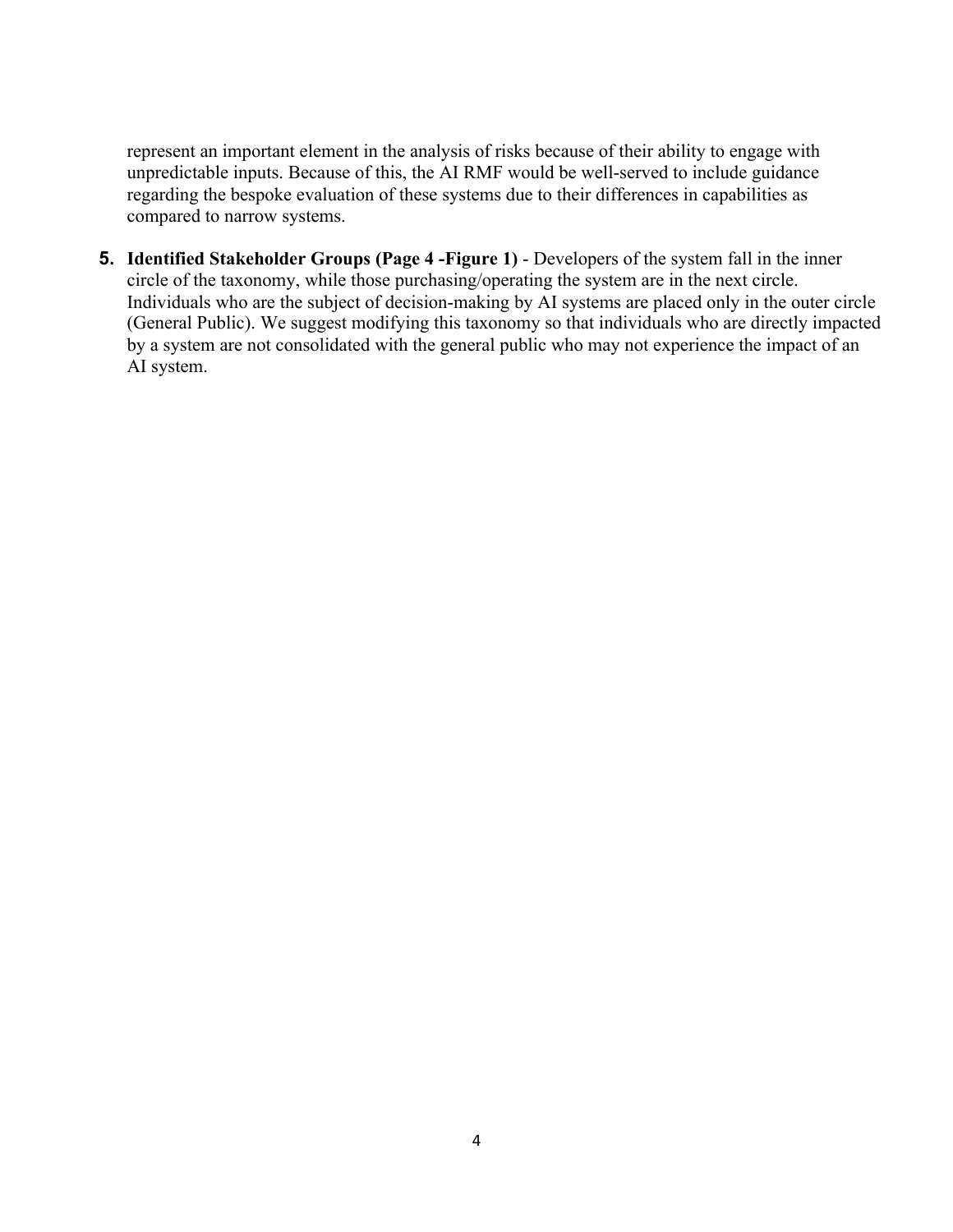### **ATTACHMENT B**

IEEE Standards Association provides the following comments on the first draft of the NIST AI Risk Management Framework

#### **Comment**

Regarding Consultation Question 1 (Q1) and (Question 7) Q7 the AI RMF is a good start, and we commend the AI RMF in terms of how it is positioned, but it may not adequately cover and address AI risks with the appropriate level or degree of specificity as stands. With guidance and other supporting documentation proposed by the framework, the AI RMF will likely become a richer resource but there are a few points of note that are worth highlighting as they are to a degree still missing and could make the AI RMF become more fulsome.

(1) It is not safe to say that risks which are pertinent to any software or informationbased system be dealt with solely by separate guidance. While it is important not to reinvent the wheel where existing guidance already applies or is applicable, it is vital to note that the very nature of AI and the context of an AI's application can alter the positioning of the external guidance related to areas such as cybersecurity, privacy, safety, and infrastructure. The AI RMF needs to encompass and adapt and adopt the other guidance specifically in the context of AI. Without doing that organizations will be left to interpret and translate the external guidance for themselves and potentially missing some key AI risks that overlap and converge.

(2) The definition of risk is too narrow in that it needs to map (a) existing risks, (b) opportunity cost risks, (c) consider at pre-design stage whether the AI itself by being allowed to be developed / deployed itself poses a risk (redlining), and (d) risk includes not just the likelihood of a given impact but potential impact and unintended impact and needs to account for the severity of the impact.

(3) Environmental risks posed by AI have not been tackled here. Environmental sustainability ought to be a tenet of the risk management framework.

(4) The AI lifecycle as currently portrayed needs to recognize formally the stage of predesign and of "decommissioning" which in and of itself poses AI risks. An example of a decommissioning AI risk would be the dependency created on the AI by internal and external AI systems / stakeholders as well as society. Another example would be the duration over which decommissioning is managed due to the need to meet regulatory accountability and auditability needs. Decommissioning ought not just be seen as a risk management technique alone.

(5) While we await further guidance and supporting documents to follow, it does seem like techniques and tools to help organizations measure AI risk once it is identified is lacking. Measurability and having commensurate metrics to understand the potential impact of AI risk (socio-technical risk) can pose real stumbling blocks to organizational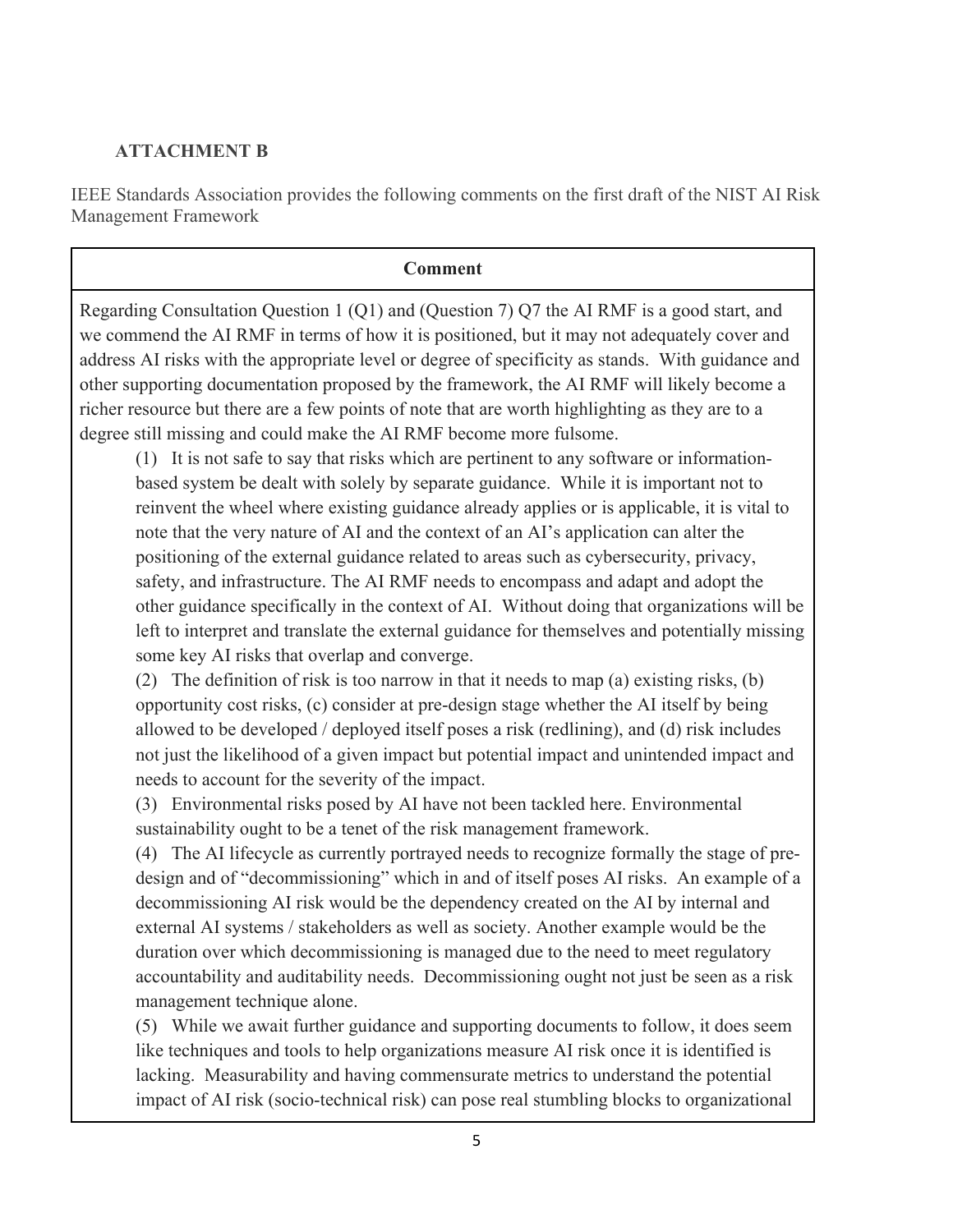roll out and/or consistent application of a risk management framework.

(6) The Govern section could benefit from adding categories concerning internal whistleblowing of AI risks and external redress mechanisms associated from harm caused by AI risks, and greater emphasis on an organization with a culture that welcomes feedback constructively and does not seek to hide or avert criticism.

(7) Overall, the framework is currently very high level and could do with more depth and illustration through use cases.

Q2. The flexible and voluntary nature of the AI RMF is made clear, but how and when it is to evolve is not currently clear. We suggest that it include a clear statement shaping periodic reviews and by whom, and/or whether intervening case law, use cases, AI risk incidents might also trigger an update to the AI RMF. Those who participate in applying the AI RMF may need to have a mechanism to be kept up to date with or alerted when changes are made to the AI RMF as it evolves so that those dependent upon its guidance and best practice can adjust and modify their internal practices in line with it.

Q3. We suggest that more could be done to enable organizations to be in a better position to make decisions following the AI RMF guidance. This may not be something the framework guidance itself can do. This will likely be more about NIST's role in contributing to the wider AI assurance ecosystem. How will NIST decide to help organizations build their own competence, how will NIST help educate next generation AI risk management resources to enable organizations to build capability? We anticipate that organizations are also going to need to see the RMF as a meaningful exercise for them in which to expend their resources and capacity.

Q4. The functions, categories, and subcategories are clear but are not comprehensive. As it currently stands these are only examples. Over time we would expect to see the AI RMF build up a repository of AI risk functions, categories and subcategories aligned with relevant example use cases. NIST might benefit from gleaning more broader functions, categories, and subcategories from internationally published Algorithmic Impact Assessments.

Q6. The structure of the AI RMF is broadly in line with what other jurisdictions and public sector bodies are promoting as good practice.

Q8. A companion document citing risk management practices aligned to sector and Ai context would be useful.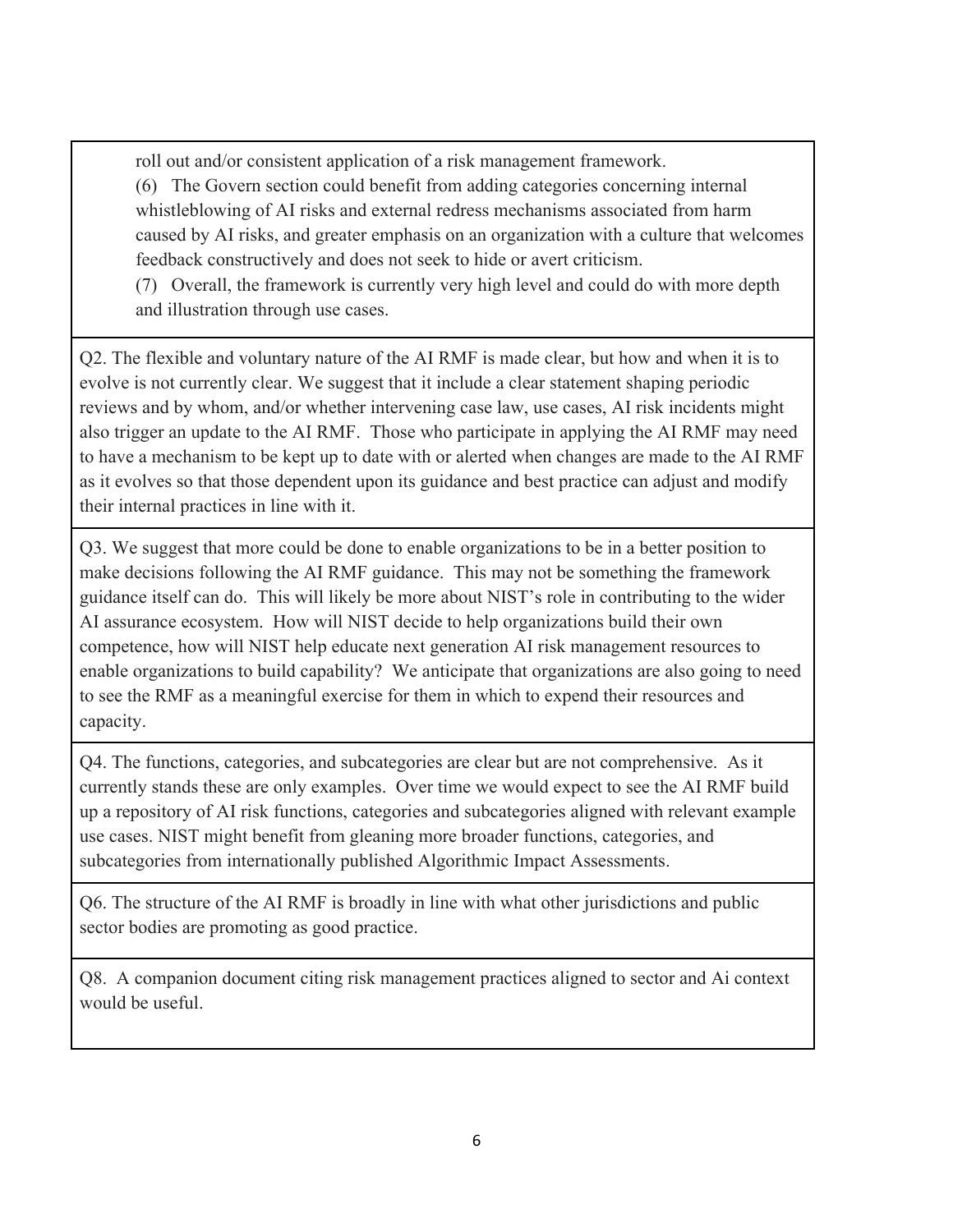Q9.

(a) Nothing is mentioned in the AI RMF about what an organization ought to do with its findings. There are greater calls for organizations to either provide AI risk ratings as a result of their risk management endeavors or to be required to publish their Algorithmic Impact Assessments as a part of wider transparency reporting.

(b) While reference to the unique position of Start-ups and SMEs was made, nothing about their specific predicament was addressed in the AI RMF. Specific guidance for such organizations would be recommended.

# **Comments to Specific Sections of the AI Risk Management Framework Draft**

| Page<br><b>Number</b> | Line<br><b>Number</b> | <b>Comment</b>                                                                                                                                                                                                                                                                                                                              |
|-----------------------|-----------------------|---------------------------------------------------------------------------------------------------------------------------------------------------------------------------------------------------------------------------------------------------------------------------------------------------------------------------------------------|
| $\overline{4}$        | 5, 22                 | Figure 1. Include 'future generations' representation in stakeholder<br>considerations.                                                                                                                                                                                                                                                     |
| $\overline{4}$        | 5, 22                 | Figure 1. Include consideration of 'direct stakeholders' and 'indirect<br>stakeholders. HOW TO READ (washington.edu)                                                                                                                                                                                                                        |
| $1, 8-12$             |                       | Include definition and reference to 'controllability' and 'control<br>considerations' of the system in the Taxonomy, i.e., Control over AI<br>systems. See Annex E and F, IEEE 7000TM-2021, for example<br>components of the system that might be within or without external<br>control of the risk manager.                                |
| $1, 8-12$             |                       | Include definition and reference to 'observability' which is related to<br>and necessary for control of the system in the Taxonomy, See Annex E<br>and F, IEEE 7000TM-2021, for example, it is required to be able to<br>observe ethical risks and issues of the system.<br>(Note implied reference to 'observability' on p10, lines 28-30) |
| $1, 8-12$             |                       | Include definition and reference to 'technical measurability' which is<br>related to and necessary for control of the system in the Taxonomy, See<br>Annex E and F, <b>IEEE 7000TM-2021</b> .<br>(Note implied reference to 'technical measurability' on p10, lines 28-<br>30)                                                              |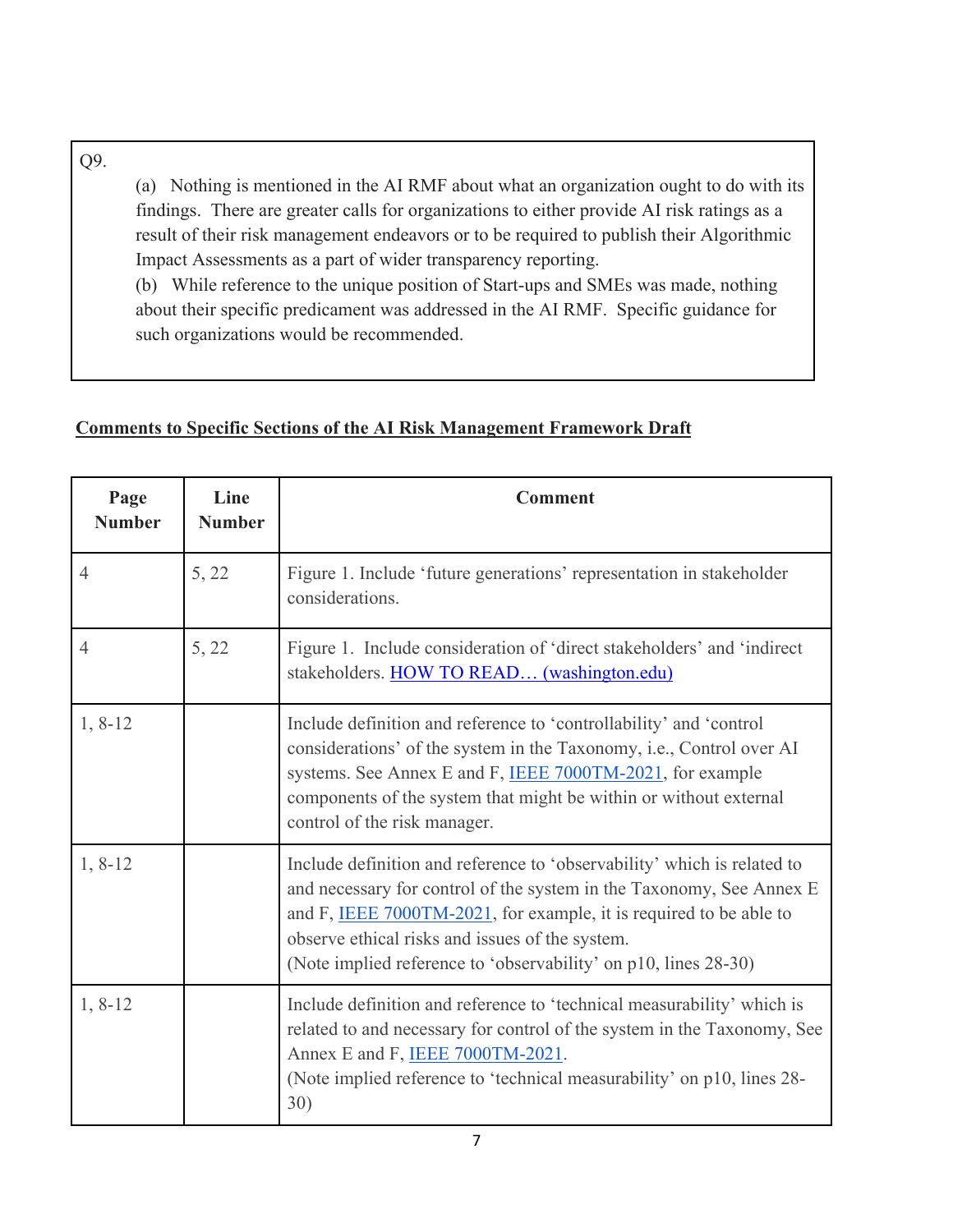| $1, 6, 8-12$ |           | Include definition and reference to both 'System Elements' and<br>'System of Systems' which is related to and necessary for control of<br>the system in the Taxonomy, as well as types of systems. See Annex E<br>and F, IEEE 7000TM-2021, as well as Figure G-1 from ISO/IEC/IEEE<br>15288:2015<br>In general, a higher observability of and control over ethical issues in<br>constituent systems, as in a directed SoS, increases the organization's<br>capability to include consideration of ethical values during system<br>design and other systems and software engineering processes. (From<br>Annex E, IEEE 7000TM-2021) |
|--------------|-----------|------------------------------------------------------------------------------------------------------------------------------------------------------------------------------------------------------------------------------------------------------------------------------------------------------------------------------------------------------------------------------------------------------------------------------------------------------------------------------------------------------------------------------------------------------------------------------------------------------------------------------------|
| 10           | 18        | Socio-Technical Characteristics should include consideration of Legal,<br>Social and Environmental aspects. See Annex D, IEEE 7000TM-2021                                                                                                                                                                                                                                                                                                                                                                                                                                                                                          |
| 10           | 28-35     | 'Unlike technical characteristics appropriately'. We suggest that this<br>statement be reworded to remove 'and cannot yet be measured through<br>an automated process'. Recommend review of IEEE 7000TM-2021.<br>For example, safety characteristic (5.2.4) is highly observable,<br>measurable, and controllable, including by automated processes.                                                                                                                                                                                                                                                                               |
| 10           | $34 - 35$ | We suggest additional wording 'to ensure that risks arising in social,<br>environmental and legal contexts are managed appropriately'                                                                                                                                                                                                                                                                                                                                                                                                                                                                                              |
| 11           | 32        | Privacy can be considered a societal value itself. This is different from<br>the Socio-Technical Characteristics defined as a 'taxonomy' (p.10). We<br>suggest removing Privacy from section 5.2, and move to Section 5.3, as<br>Privacy is an ethical value.                                                                                                                                                                                                                                                                                                                                                                      |
| 6, 12        | 23, 27    | We suggest including a definition of 'ethical values' or 'human<br>values', see <b>IEEE 7000TM-2021</b> for an explanation.                                                                                                                                                                                                                                                                                                                                                                                                                                                                                                        |
| 5, 6         | 19-22     | 'Risk is a measure of the extent to which an entity is negatively<br>influenced'. Should include ethical values as being at risk, included<br>in 'individuals, groups, or communities Organizations'.                                                                                                                                                                                                                                                                                                                                                                                                                              |
| 15           | 18        | Table 1. We suggest changing 'the specific set of users' to 'the<br>specific set of stakeholders'.                                                                                                                                                                                                                                                                                                                                                                                                                                                                                                                                 |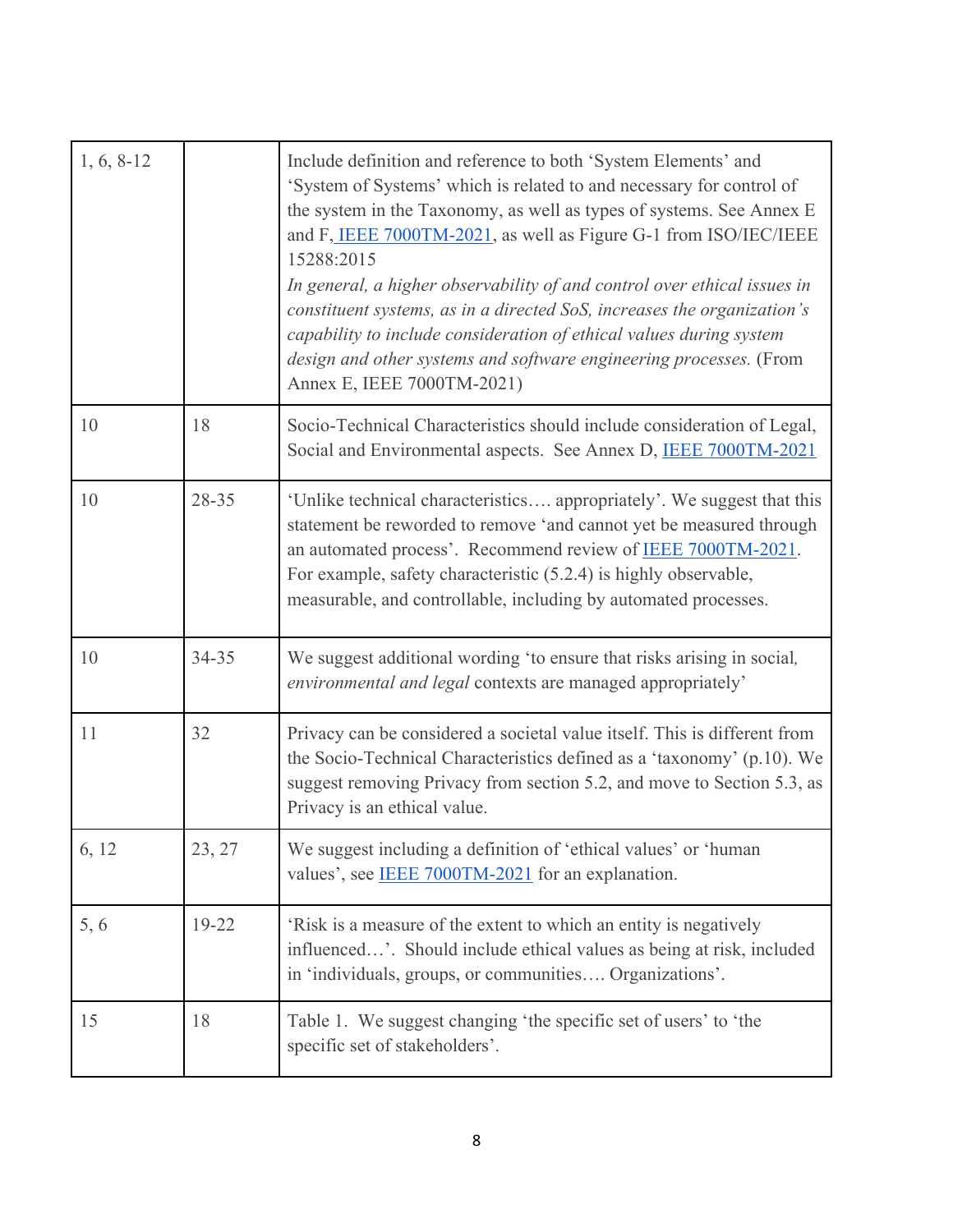| 15             | 7        | Figure 6. We suggest changing 'Deployment: user feedback' to<br>'Deployment: stakeholder feedback'.                                                                                                                                                                                                                                                                                                                 |
|----------------|----------|---------------------------------------------------------------------------------------------------------------------------------------------------------------------------------------------------------------------------------------------------------------------------------------------------------------------------------------------------------------------------------------------------------------------|
| 15             | 18       | '1. System requirements are elicited and understood from relevant<br>stakeholders' and '4. Risks and harms to individual' Please note<br>that system requirements should be derived through the process of<br>elicitation and risk analysis on stakeholders' ethical values and the<br>context. We suggest an update to reflect the elicitation and risk<br>analysis process described in <b>IEEE 7000TM-2021</b> . |
| 15             | 18       | We suggest changing 'potential users' to 'potential stakeholders'                                                                                                                                                                                                                                                                                                                                                   |
| 17             | 1        | Table 2, #1, we suggest adding additional wording 'Elicited system<br>requirements are analyzed for technical and ethical value related<br>risks'.                                                                                                                                                                                                                                                                  |
| 6              | Figure 2 | We suggest that "environment" should be included - a risk assessment<br>not taking the impact of energy consumption into considerations<br>ignores a very significant environmental concern.                                                                                                                                                                                                                        |
| 15             | Figure 6 | It is during use and at decommissioning that risks, and impacts can<br>occur. Not including a complete life cycle of an AI system for a risk<br>assessment is in danger of missing where risks occur.                                                                                                                                                                                                               |
| 18             | 3        | We suggest that the full life cycle of the AI be considered for risk and<br>impact.                                                                                                                                                                                                                                                                                                                                 |
| $\overline{7}$ | Figure 1 | Insurers may be an important stakeholder for consideration. In<br>addition, we suggest that the environment be considered. We suggest<br>that this is done in a circle outside of the "General Public."                                                                                                                                                                                                             |
| 5              | 19       | The risk is adequately framed as potential negative influence but please<br>note that this may contradict ISO31000 conception of risk which is<br>regarded as an effect of uncertainty that can have bipolarity.                                                                                                                                                                                                    |